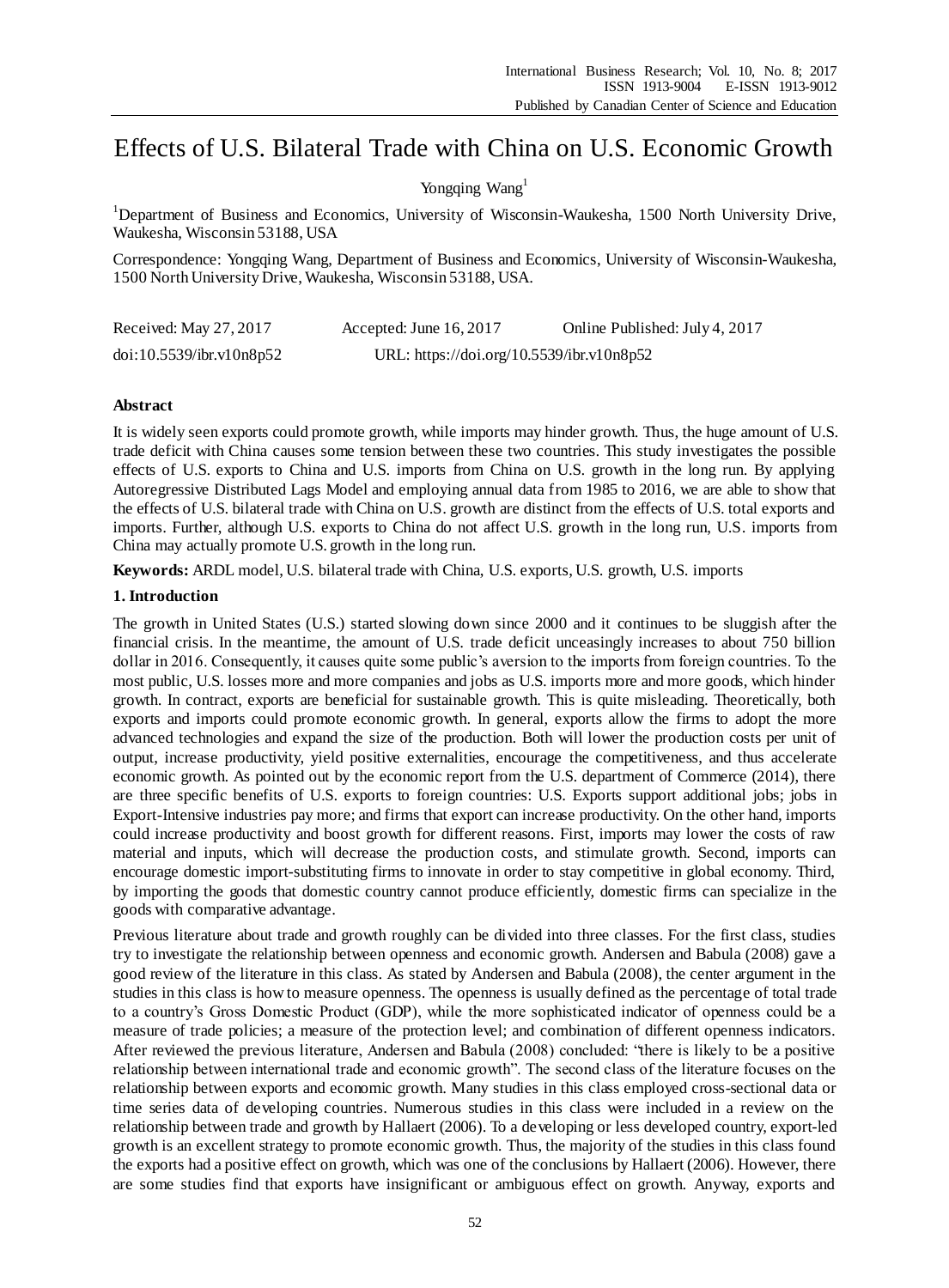imports could affect economic development differently in theory. Thus, the literature in the third class examines the possible influence of exports and imports on growth simultaneously. There is a lot of literature fall into the first two classes, but the empirical studies belong to the third class are very limited. Using data from 1980 to 2010, Mohsen (2015) examines the effect of exports and imports on the economic growth of Syria and concluded imports had the biggest effect on the GDP. Saaed and Hussain (2015) investigated the impact of exports and imports on the growth of Tunisia and they found "Imports are thus seen as the source of economic growth in Tunisia".

It is important to examine the effects of both exports and imports on U.S. growth given the slow economic expansion and large amount of trade deficit. However, the bilateral trade data and pattern of each country with U.S. are different. Moreover, each country also has its own trade policies with U.S. and has country-specific characteristics. Thus, different country's trade with U.S. may affect U.S. growth differently. The effects of bilateral trade may not be the same as the effects of aggregate trade on growth.

U.S. has largest trade deficit with China currently, which causes quite some tension between these two countries. U.S. trade deficit with China were 6 million dollar in 1985, which only counted about 0.005 percent of U.S. total trade deficit at that time. However, U.S. trade deficit with China increased to about 347 billion dollar and was about 46 percent of U.S. total trade deficit in 2016. As Morrison (2017) noticed, "some analysts contend that the large U.S. merchandise trade deficit with China indicates that the trade relationship is somehow unbalanced, unfair, and damaging to the U.S. economy".

Therefore, the purpose of this study is to investigate the effects of U.S. bilateral trade with China on the U.S. economic growth. To this end, Section 2 introduces the model and explains the estimation method. Section 3 presents the results, while Section 4 concludes.

#### **2. Method**

We apply Autoregressive Distributed Lags (ARDL) Model to carry out the empirical analysis for two reasons. First, ARDL works well when the observations are limited. Second, ARDL by Pesaran et al. (2001) does not require usual pre-unit root testing. Instead, Pesaran at al. (2001) calculated upper bound of critical values for F-test assuming all variables are integrated of order one and lower bound of critical values for F-test assuming all variables are integrated of order zero. Only when F-test is higher than the upper bound critical values, cointegration exists among the variables in the equation.

In order to investigate the possible effects of total U.S. exports and imports on its growth, the model is presented as follows: as follows:<br> *LnY* = a+ bLnUSX cLnUSM<br>
where Y is U.S. national income, measured by its GDP. USX is U.S. total exports, while USM is U.S. total

$$
Ln Y = a + b Ln USX \quad c Ln USM \tag{1a}
$$

imports. All variables are in nominal terms. The data of U.S. GDP is collected from U.S. Bureau of Economic Analysis (BEA), while U.S. trade data is from the Foreign Trade Statistics by U.S. Census Bureau. If the coefficient of USX is positive and significant, it indicates total exports have positive impact on the growth, while if the coefficient of USM is positive and significant, it suggests total imports may have positive effects on the growth in the long run.

In order to investigate the effects of U.S. bilateral trade with China on U.S. growth, we consider the following modified model outlined by equation (1b): *LnY<sub>t</sub>* =  $a + bLnUSCX$ ,  $+ cLnUSCM$ ,  $+ \varepsilon$ , (1b)<br>USCX is U.S. exports to China, while USCM is U.S. imports from China. Both USCX and USCM are in

$$
LnY_t = a + bLnUSCX_t + cLnUSCM_t + \varepsilon_t
$$
\n(1b)

nominal terms and are from the Foreign Trade Statistics by U.S. Census Bureau. Similarly, it indicates U.S. export to China has positive impact on U.S. growth if the coefficient of USCX is positive and significant, while it suggests U.S. import from China may have positive effects on U.S. growth if the coefficient of USCM is positive and significant.

Both equation (1a) and (1b) describe the long-run relationship among the variables. Following Pesaran et al. (2001), to carry out the testing procedure, we need to incorporate the short-run dynamic of (1a) and (1b), respectively, to carry out the empirical analysis. The short-run dynamic of (1a) takes the form of (2a) and the short-run dynamic of (1b) takes the form of (2b).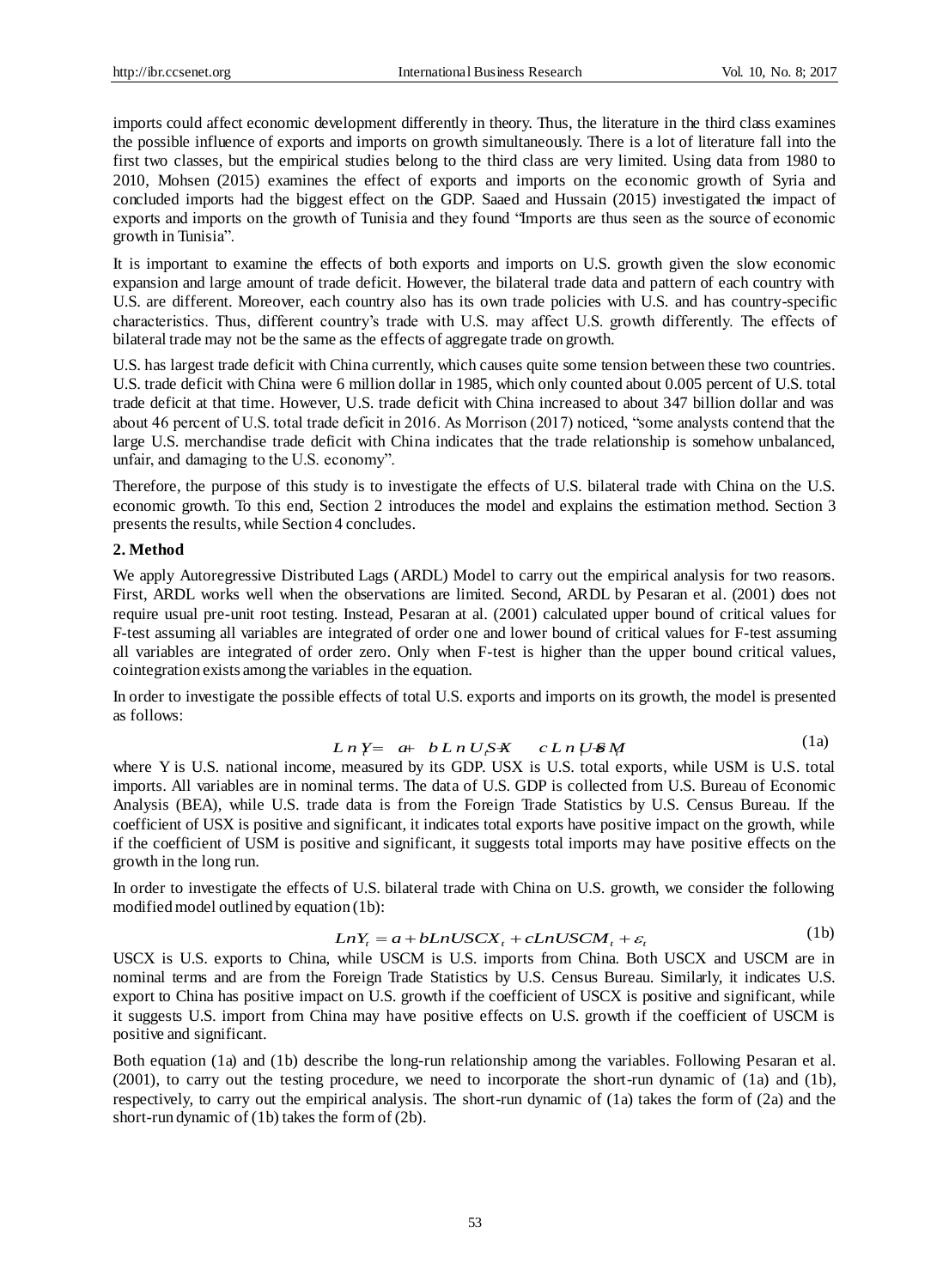ccsenet.org  
\nInternational Business Research  
\nVol. 10, No. 8; 2017  
\n
$$
\Delta LnY_{t} = \alpha + \sum_{k=1}^{n} \beta_{0,k} \Delta LnY_{t-k} + \sum_{k=0}^{n} \beta_{1,k} \Delta LnUSX_{t-k} + \sum_{k=0}^{n} \beta_{2,k} \Delta LnUSM_{t-k}
$$
\n
$$
+ \delta_{0} LnY_{t-1} + \delta_{1} LnUSX_{t-1} + \delta_{2} LnUSM_{t-1} + \mu_{t}
$$
\n(2a)

$$
+\delta_0 LnY_{t-1} + \delta_1 LnUSX_{t-1} + \delta_2 LnUSM_{t-1} + \mu_t
$$

$$
\Delta LnY_{t} = \alpha + \sum_{k=1}^{n} \beta_{0,k} \Delta LnY_{t-k} + \sum_{k=0}^{n} \beta_{1,k} \Delta LnUSX_{t-k} + \sum_{k=0}^{n} \beta_{2,k} \Delta LnUSM_{t-k}
$$
\n
$$
+ \delta_{0} LnY_{t-1} + \delta_{1} LnUSX_{t-1} + \delta_{2} LnUSM_{t-1} + \mu_{t}
$$
\n
$$
\Delta LnY_{t} = \alpha + \sum_{k=1}^{n} \beta_{0,k} \Delta LnY_{t-k} + \sum_{k=0}^{n} \beta_{1,k} \Delta LnUSCX_{t-k} + \sum_{k=0}^{n} \beta_{2,k} \Delta LnUSCM_{t-k}
$$
\n
$$
+ \delta_{0} LnY_{t-1} + \delta_{1} LnUSCX_{t-1} + \delta_{2} LnUSCM_{t-1} + \mu_{t}
$$
\n(2b)

No matter for (2a) or (2b), the null hypothesis of no cointegration ( $\delta_0 = \delta_1 = \delta_2 = 0$ ) against the alternative hypothesis of  $\delta_0 \neq \delta_1 \neq \delta_2 \neq 0$  is tested. In order to justify cointegration among the variables in (2a) and (2b), we follow Pesaran at al. (2001) to carry out the F-test. The null hypothesis is rejected and the alternative hypothesis is accepted if and only if F-test is higher than the upper bound critical values, which suggesting cointegration among the variables in the equation.

#### **3. Results**

Annual data from 1985 to 2016 is employed for empirical analysis. Year 1985 is chosen because the U.S. bilateral trade data with China is only available from 1985 based on the Foreign Trade Statistics by U.S. Census Bureau.

In the empirical tests, we first carry out the Dickey-Fuller (DF) and Augmented Dickey-Fuller (ADF) testing for the unit root hypothesis among the variables. The results are reported in Table 1.

| DF and ADF Unit Root Test Results |           |           |           |                |           |           |           |
|-----------------------------------|-----------|-----------|-----------|----------------|-----------|-----------|-----------|
|                                   | DF        | ADF(1)    | Critical  |                | DF        | ADF(1)    | Critical  |
|                                   |           |           | Value     |                |           |           | Value     |
| LnUSX                             | $-1.3498$ | $-1.3231$ | $-2.9798$ | <b>DLnUSX</b>  | $-4.7140$ | $-3.6871$ | $-2.9850$ |
| LnUSM                             | $-1.5683$ | $-1.5741$ | $-2.9798$ | <b>DLnUSM</b>  | $-5.1941$ | $-3.9901$ | $-2.9850$ |
| LnY                               | $-2.4737$ | $-1.6555$ | $-2.9798$ | $DI_nY$        | $-2.7677$ | $-2.5139$ | $-2.9850$ |
| LnUSCX                            | $-1.7316$ | $-1.6953$ | $-2.9798$ | <b>DLnUSCX</b> | $-4.0546$ | $-2.4077$ | $-2.9850$ |
| LnUSCM                            | $-4.0934$ | $-3.1278$ | $-2.9798$ |                |           |           |           |

Table 1. DF and ADF Unit Root Test Results

Clearly, the test statistics for LnUSCM (-4.0934 and -3.1278) are less than the 95% published asymptotic critical value corresponding to ADF(0), -2.9798. Hence, LnUSCM has a unit root is firmly rejected. Since there is not possible to reject the null of unit root for LnUSX, LnUSM, LnY and LnUSCX, we continue to employ the DF and ADF tests for the first difference of each variable. The results are also reported in Table 1. The test statistics of DLnUSX, DLnUSM and DLnUSCM are all less than the corresponding critical value and the variable has unit root is rejected. The test statistics of DLnY are quite closer the critical value. Therefore, we are confident to proceed to ARDL empirical tests.

In order to apply ARDL, we impose 4 lags, then 6 lags on each first differenced variable and carry out the F-test. Table 2 reports the results of the calculated F-tests for the model with U.S. total exports and imports. Table 3 reports the results of the calculated F-tests for the model with U.S. bilateral trade with China. 95% upper bound and lower bound of critical values are also reported in the Table 2 and 3.

Table 2. The results of F-test for Model using U.S. Total Exports and Imports

| Model Using Total U.S. Exports and Imports |           |           |            |         |         |            |  |
|--------------------------------------------|-----------|-----------|------------|---------|---------|------------|--|
|                                            |           | 4 Lags    |            |         | 6 Lags  |            |  |
| <b>Calculated</b>                          |           | 3.6061    |            |         | 2.9424  |            |  |
| <b>F-test</b>                              |           | (0.049)   |            |         | (0.200) |            |  |
| 95%<br><b>F-statistics</b>                 |           | 4.3272    |            |         | 4.3780  |            |  |
| <b>Lower Bound</b>                         |           |           |            |         |         |            |  |
| 95%<br><b>F-Statistics</b>                 |           | 5.4779    |            |         | 5.5531  |            |  |
| <b>Upper Bound</b>                         |           |           |            |         |         |            |  |
|                                            | AIC       | SBC       | <b>HQC</b> | AIC     | SBC     | <b>HQC</b> |  |
| <b>Optimal Lags</b>                        | (4,1,2)   | (2,1,1)   | (4,1,2)    | (6,6,6) | (2,1,1) | (6,6,6)    |  |
| <b>F-test at Optimal</b>                   | 1.6428    | 1.0425    | 1.6428     | 3.5679  | 0.4549  | 3.5679     |  |
| lags                                       |           |           |            |         |         |            |  |
| $Ecm(-1)$                                  | $-0.0534$ | $-0.0103$ | $-0.0534$  | 0.4451  | 0.0027  | 0.4451     |  |
|                                            | (0.497)   | (0.877)   | (0.497)    | (0.172) | (0.966) | (0.172)    |  |

*Note.* The number inside the parenthesis is the probability of T-Ratio.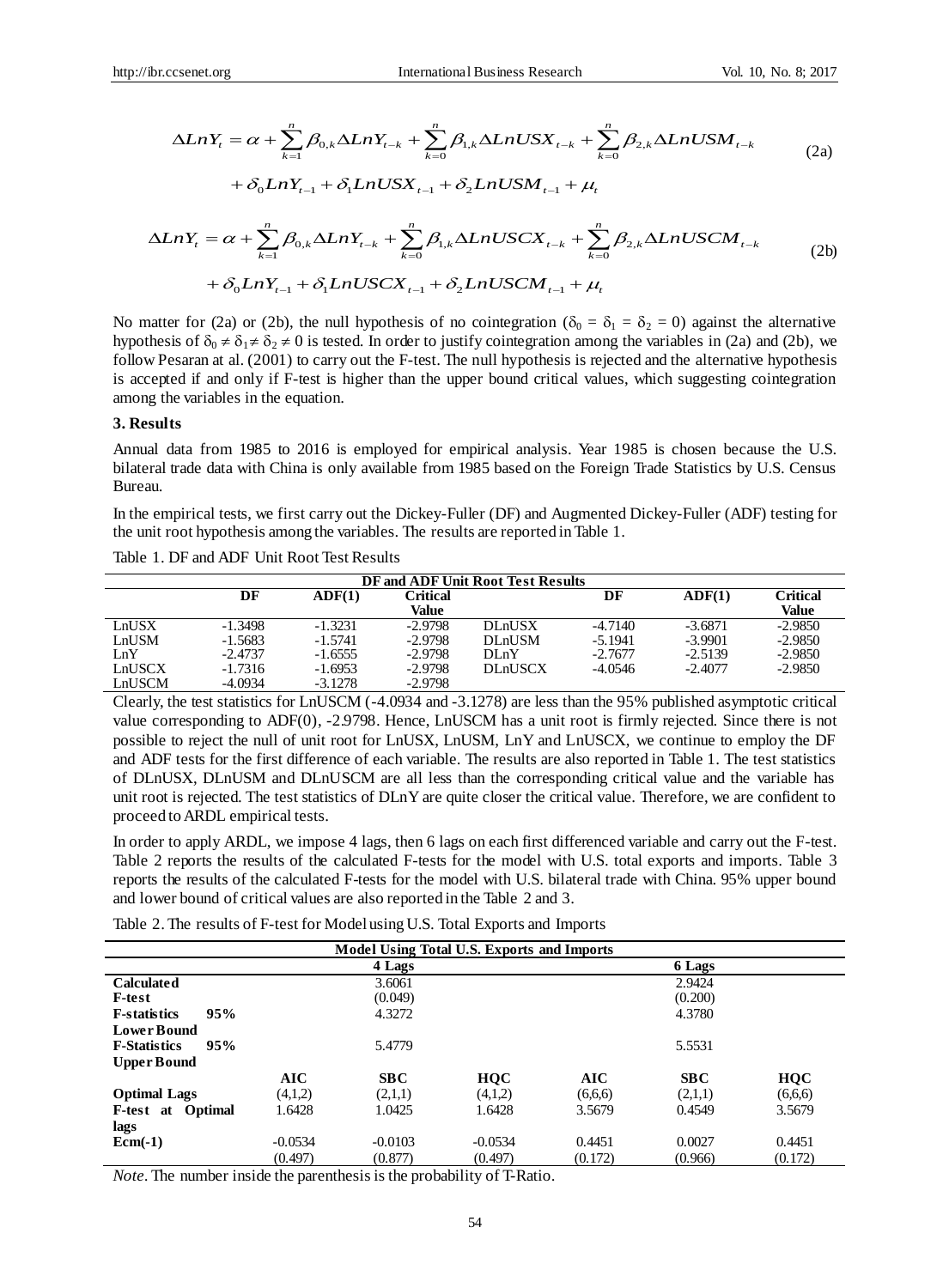| Model Using U.S. Bilateral Trade with China |              |               |            |               |               |               |  |  |  |
|---------------------------------------------|--------------|---------------|------------|---------------|---------------|---------------|--|--|--|
|                                             |              | 4 Lags        |            |               | 6 Lags        |               |  |  |  |
| <b>Calculated</b>                           |              | 1.1164        |            |               | 1.2257        |               |  |  |  |
| <b>F-test</b>                               |              | (0.384)       |            |               | (0.436)       |               |  |  |  |
| 95%<br>Lower                                |              | 4.3272        |            |               | 4.3780        |               |  |  |  |
| <b>Bound</b><br>95%<br><b>Upper</b>         |              | 5.4779        |            |               | 5.5531        |               |  |  |  |
| <b>Bound</b>                                |              |               |            |               |               |               |  |  |  |
|                                             | <b>AIC</b>   | SBC           | <b>HQC</b> | AIC           | SBC           | <b>HQC</b>    |  |  |  |
| <b>Optimal Lags</b>                         | (4,3,3)      | (2,4,1)       | (4,3,2)    | (3,5,1)       | (3,5,1)       | (3,5,1)       |  |  |  |
| <b>F-test</b><br>at                         | 3.2224       | 10.5983       | 3.2268     | 9.7120        | 9.7120        | 9.712         |  |  |  |
| <b>Optimal lags</b>                         |              |               |            |               |               |               |  |  |  |
| $Ecm(-1)$                                   | $-0.1299$    | $-0.1734$     | $-0.1080$  | $-0.3045$     | $-0.3045$     | $-0.3045$     |  |  |  |
|                                             | $(0.033)$ ** | $(0.003)$ *** | $(0.055)*$ | $(0.001)$ *** | $(0.001)$ *** | $(0.001)$ *** |  |  |  |

*Note.* The number inside the parenthesis is the probability of T-Ratio. \* indicates 10% significance. \*\* indicates 5% significance. \*\*\* indicates 1% significance.

From Table 2, since the calculated F tests are all less than the lower bound critical values, cointegration among the variables is rejected. These results are preliminary because the lags are selected by random. Followed by Bahmani-Oskooee and Wang (2007), we continue with our empirical tests by choosing the appropriate number of lags on each variable. We use three different criteria to select the optimal number of lags. The three criterions are Akaike Information Criterion (AIC), Schwarz Bayesian Criterion (SBC), and Hannan-Quinn Criterion (HQC). This means AIC, SBC, and HQC, respectively, is applied to select the optimum number of lags for each variable after imposing maximum number of lags on each first differenced variable in 2a and 2b.

The optimal lags and F-tests for the model with U.S. total exports and imports are reported in Table 2, while the results for the model with U.S. bilateral trade with China are reported in Table 3. As argued by Bahmani-Oskooee and Wang (2007), a negative and significant error correction term, Ecm(-1), is a good indicator of cointegration among the variables in the model. The results of Ecm(-1) for both models are also reported in Table 2 and 3, respectively.

From Table 2, when 4 lags are imposed on the each first differenced variable in equation 2a, the optimal lags selected based on AIC and HQC are  $(4, 1, 2)$ , while the optimal lags selected based on SBC are  $(2, 1, 1)$ . Clearly, from the Table 2, the F-test with optimal lags are all lower than the 95% upper bound critical values, while the error correction terms are all not significant. Both do not support cointegration among the variables in the model with U.S. total trade. It seems that either the total U.S. exports, imports or both are not important determinants of U.S. growth.

From Table 3, when 4 lags are imposed on the each first differenced variable in equation 2b, the optimal lags are not the same when different criterions are used. The optimal lags are (4, 3, 3) when lags are selected by AIC, (2, 4, 1) when lags are selected by SBC, and (4, 3, 2) when lags are selected by HQC. However, when 6 lags are imposed, the optimal lags are the same (3, 5, 1) regardless which criterion is used to select lags. More interestingly, unlike the model with U.S. total trade, the F-test at optimal lags for the model with U.S. bilateral trade with China are all greater than the 95% upper bound critical values except one case (4 lags by AIC), suggesting cointegration among the variables in the model with U.S. bilateral trade with China. Further, the error correction terms are all negative and significant, indicating cointegration among the variables.

Although it is lack of the proof of cointegration among the variables in the model with U.S. total trade, we still carry out the long-run estimation in order to compare results to the ones for the model with U.S. bilateral trade with China.

The long-run estimates for the model with total U.S. total exports and imports are in Table 4, while the long-run estimates for the model with U.S. bilateral trade with China are in Table 5.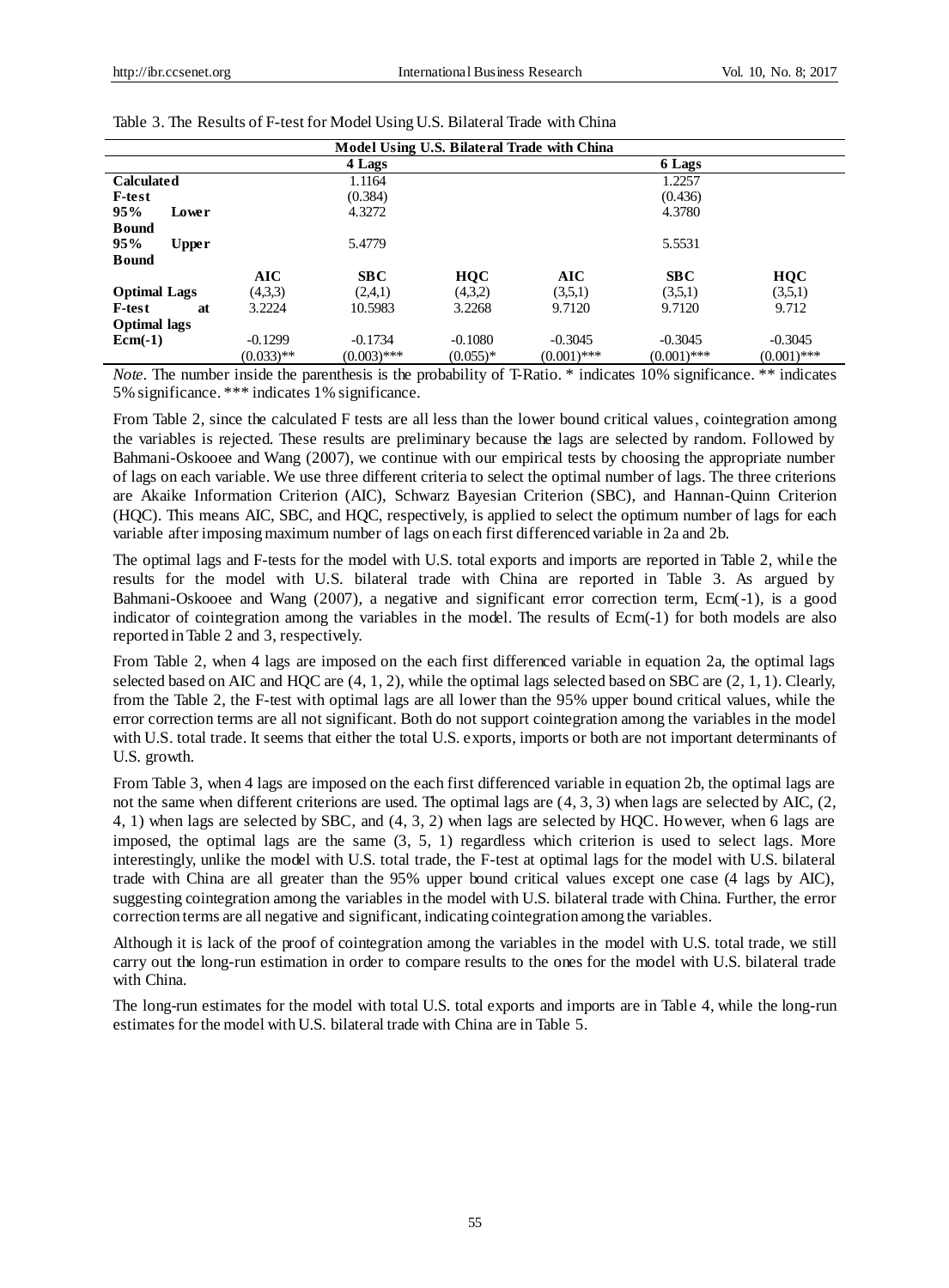| Long-run Coefficient Estimates of Total U.S. Exports and Imports |                                                |            |             |               |            |               |  |
|------------------------------------------------------------------|------------------------------------------------|------------|-------------|---------------|------------|---------------|--|
|                                                                  | 4 lags<br>4 lags<br>4 Lags<br>6 Lags<br>6 Lags |            |             |               |            | 6 Lags        |  |
|                                                                  | AIC                                            | <b>SBC</b> | HOC         | AIC           | SBC        | <b>HOC</b>    |  |
| LnUSX                                                            | $-0.2068$                                      | 0.1648     | $-0.2068$   | 0.0939        | $-2.0117$  | 0.0939        |  |
|                                                                  | (0.697)                                        | (0.941)    | (0.697)     | (0.717)       | (0.967)    | (0.717)       |  |
| <b>LnUSM</b>                                                     | 0.6644                                         | $-0.0854$  | 0.6644      | 0.6310        | 3.7649     | 0.6310        |  |
|                                                                  | $(0.061)$ *                                    | (0.986)    | $(0.061)$ * | $(0.012)$ **  | (0.959)    | $(0.012)$ **  |  |
| <b>INPT</b>                                                      | 10.2674                                        | 17.1911    | 10.2674     | 5.9157        | $-16.8811$ | 5.9157        |  |
|                                                                  | $(0.053)*$                                     | (0.795)    | $(0.053)*$  | $(0.008)$ *** | (0.976)    | $(0.008)$ *** |  |

Table 4. The Long-run Coefficient Estimates of Total U.S. Exports and Imports

*Note.* The number inside the parenthesis is the probability of T-Ratio. \* indicates 10% significance. \*\* indicates 5% significance. \*\*\* indicates 1% significance.

| Table 5. The Long-run Coefficient Estimates of U.S. Bilateral Trade with China |  |  |
|--------------------------------------------------------------------------------|--|--|
|                                                                                |  |  |

| Long-run Coefficient Estimates of U.S. Bilateral Trade with China |                                                |               |               |               |               |               |  |
|-------------------------------------------------------------------|------------------------------------------------|---------------|---------------|---------------|---------------|---------------|--|
|                                                                   | 4 lags<br>4 lags<br>4 Lags<br>6 Lags<br>6 Lags |               |               |               |               |               |  |
|                                                                   | AIC                                            | <b>SBC</b>    | HOC           | AIC           | <b>SBC</b>    | <b>HQC</b>    |  |
| LnUSCX                                                            | 0.0324                                         | 0.0500        | 0.0029        | 0.0455        | 0.0455        | 0.0455        |  |
|                                                                   | (0.619)                                        | (0.205)       | (0.972)       | (0.126)       | (0.126)       | (0.126)       |  |
| LnUSCM                                                            | 0.3056                                         | 0.3167        | 0.3451        | 0.3091        | 0.3091        | 0.3091        |  |
|                                                                   | $(0.000)$ ***                                  | $(0.000)$ *** | $(0.001)$ *** | $(0.000)$ *** | $(0.000)$ *** | $(0.000)$ *** |  |
| <b>INPT</b>                                                       | 12.4251                                        | 12.0453       | 12.3029       | 12.1679       | 12.1679       | 12.1679       |  |
|                                                                   | $(0.000)$ ***                                  | $(0.000)$ *** | $(0.000)$ *** | $(0.000)$ *** | $(0.000)$ *** | $(0.000)$ *** |  |

*Note.* The number inside the parenthesis is the probability of T-Ratio. \* indicates 10% significance. \*\* indicates 5% significance. \*\*\* indicates 1% significance.

From Table 4, the long-run coefficient estimates of total U.S. exports and imports when AIC is used to select lags are exactly same as the ones by HQC. This holds when 4 lags as well as 6 lags, respectively, are imposed on the first differenced variables in 2a. Obviously, the estimates of long-run coefficient of both US imports and intercepts carry positive sign and are significant, while the long-run coefficient of US exports are not significant when AIC or HQC is used to select the optimal number of lags. However, when SBC is used to select lags, the long-run coefficients are not significant no matter 4 lags or 6 lags are imposed. The results are mixed.

The main purpose of this study is to examine the effects of U.S. bilateral trade with China on U.S. growth. We turn our attention to the results of model 1b, where U.S. exports to China and U.S. Imports from China are the explanatory variables for U.S. growth.

From Table 5, the long-run estimates are very consistent when 4 lags are imposed regardless which criterion is used to select lags. The long-run estimates are exactly same when 6 lags are imposed irrespective the criteria for the selection of lags. Moreover, the long-run estimates with 4 lags are very similar to the ones with 6 lags. This is the evidence that the results are robust. Anyway, the estimates of long-run coefficients for U.S. imports from China are positive and very significant, while the estimates of long-run coefficient for U.S. bilateral exports to China are not significant. This suggests that in the long-run, U.S. exports to China do not affect U.S. growth, but U.S. imports from China actually encourage U.S. growth.

## **4. Conclusions**

In the present study, we employ annual data from 1985 to 2016 and ARDL model to examine the effects of U.S. bilateral trade with China on U.S. growth.

It seems the effects of U.S. bilateral Tarde with China on U.S. growth are distinct from the effects of U.S. total exports and total imports. On one hand, the cointegration exists between U.S. output and U.S. bilateral trade with China, while there is no evidence of cointegration among the variables in the model with U.S. total exports and total imports. It suggests U.S. bilateral trade with China may affect U.S. growth and U.S. total exports and imports may not. On the other hand, even if we ignore no integration and carry out the estimation, the long-run results of the effects of U.S. total exports and imports on U.S. growth are mixed. However, the effects of U.S. bilateral trade with China on U.S. growth are consistent and robust. Specifically, our results suggest U.S. exports to China will not affect U.S. growth, while U.S. imports from China may actually boost U.S. growth in the long run.

The result is very interesting since this is not the common thoughts by the majority of the public. However, there are plausible explanations. As pointed out by Morrison (2017), U.S. runs trade surplus with China in services, but runs trade deficit with China in Merchandise. Most U.S. imports from China are labor-intensive products